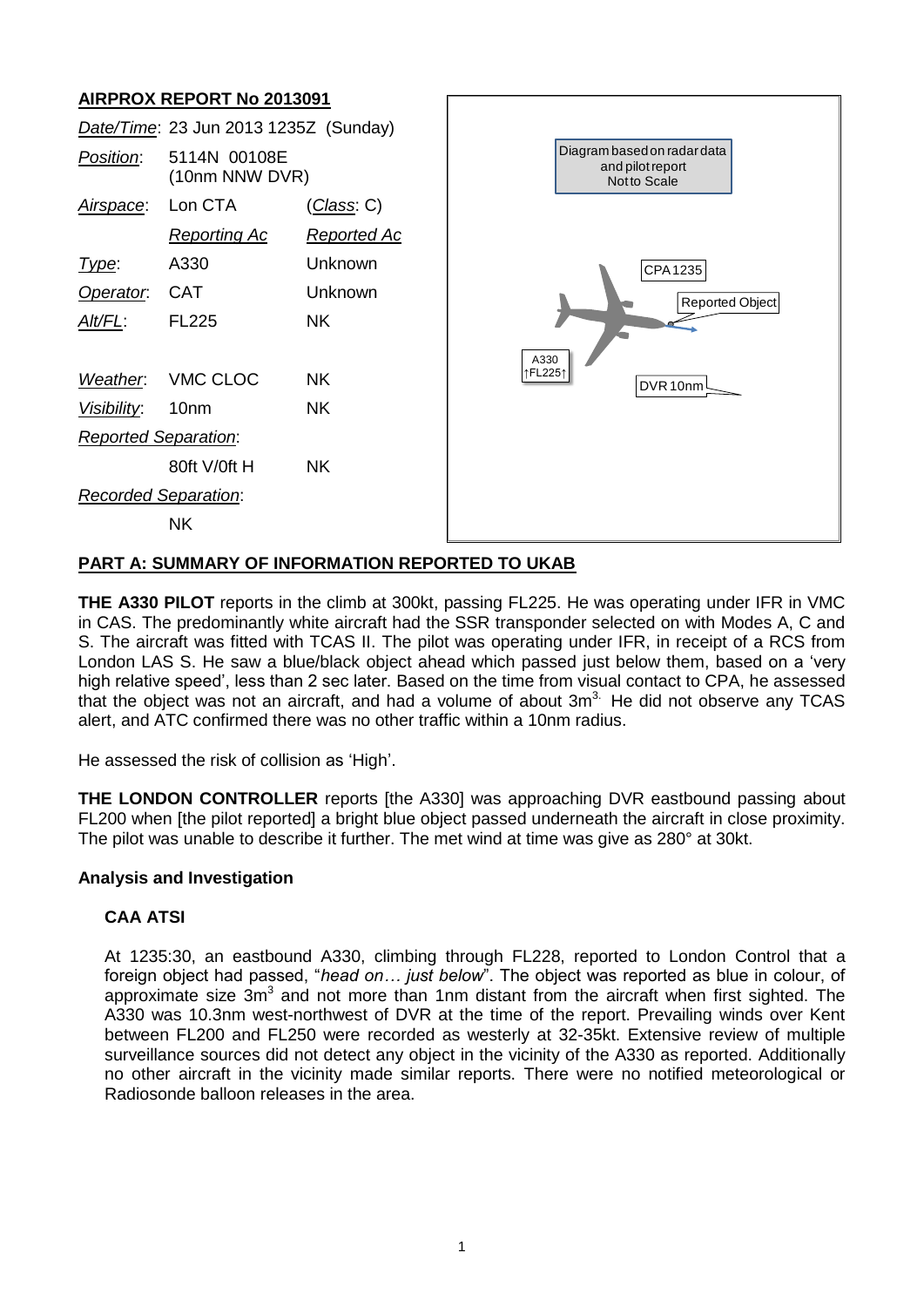## **NATS Ltd**

An Airprox with an object was reported by the pilot of [the A330]. Swanwick Safety was advised of the Airprox report 6 weeks after the event; however, the unit had filed an observation on the encounter at the time of the event.

At 12:35:25, 23<sup>rd</sup> of June 2013, the aircraft was under the control of the LAC DVR sector, passing FL225 when the pilot made the following report:

- A330 "London [A330 C/S]"
- LAC "Pass your Message"
- A330 "We just ah, we just um, foreign object, unable to identify. It was head on, it went just below us, on our current track. We're passing now Flight level two two eight."
- LAC "Ah [A330 C/S], thank you, so what kind of size was it?"
- A330 "Well, it looked blue and it didn't look like an airplane, I have no idea what it was."
- LAC "[A330 C/S], okay, thanks for your information, there are no… there are no aircraft in your vicinity for about ten miles actually and I can see no unusual primary returns in your area."
- A330 "Roger."

Upon receipt of the traffic information from the A330 pilot the controller passed a warning to an aircraft following the approximate profile of the A330 (see Figure 1 below). The trail pilot acknowledged the warning but did not report a sighting of the object reported by the A330 pilot.



Figure 1

The investigation reviewed data from all radars capable of scanning the area around [A330 C/S] at the time of the reported event. There were no returns visible that correlated with the pilot report. Given the reported size of the object, if it had been of a significant mass, it would normally be expected to have produced a radar return given that NATS Ltd radars are calibrated to show objects with a radar reflecting cross-section of 1 square metre.

An Airprox was reported by the A330 pilot after the crew observed an object, which they perceived not to be an aircraft, in close proximity. There were no radar returns correlating with the reported object in the vicinity at the time of the event and no other supporting report from an aircraft following a similar flight profile and route behind the A330.